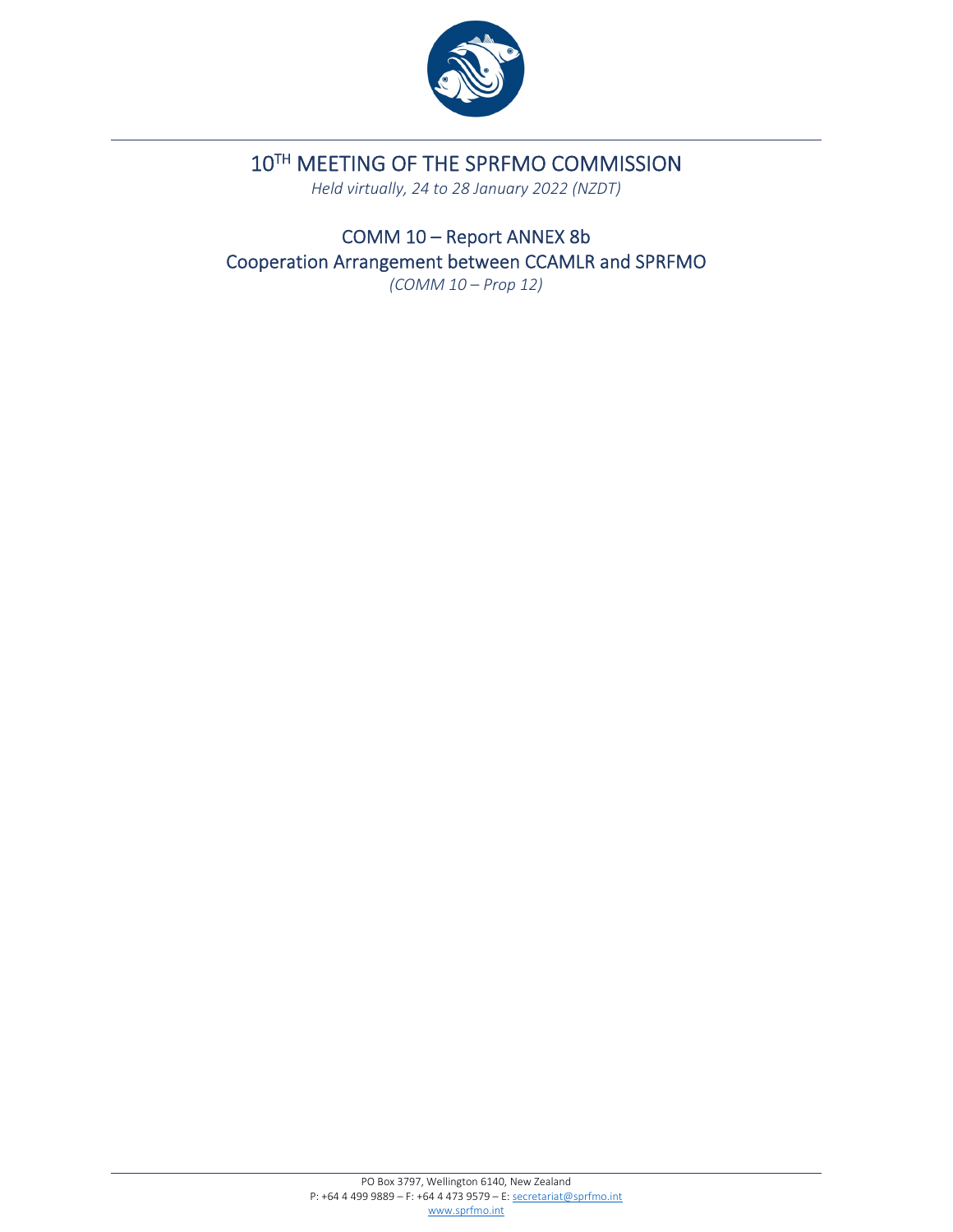

### **Arrangement between the South Pacific Regional Fisheries Management Organisation (SPRFMO) and the Commission for the Conservation of Antarctic Marine Living Resources (CCAMLR)**

The South Pacific Regional Fisheries Management Organisation (hereafter SPRFMO) and the Commission for the Conservation of Antarctic Marine Living Resources (hereafter CCAMLR):

**Note** that the objective of the Convention on the Conservation and Management of High Seas Fishery Resources in the South Pacific Ocean (hereafter SPRFMO Convention) is, through the application of the precautionary approach and an ecosystem approach to fisheries management, to ensure the long-term conservation and sustainable use of fishery resources and, in so doing, to safeguard the marine ecosystems in which these resources occur;

**Note further** that the objective of the Convention on the Conservation of Antarctic Marine Living Resources (hereafter CAMLR Convention) is the conservation of Antarctic marine living resources;

**Recognise** that Article 31 of the SPRFMO Convention requires SPRFMO, *inter alia*, to cooperate, as appropriate, with other relevant organisations on matters of mutual interest and to seek to make suitable arrangements for consultation, cooperation and collaboration with such other organisations;

**Acknowledge** that the Preamble to the CAMLR Convention recognises the desirability of establishing suitable machinery for recommending, promoting, deciding upon and coordinating the measures and scientific studies needed to ensure the conservation of Antarctic marine living organisms;

**Note** that Article II of the CAMLR Convention requires, inter alia, that any harvesting and associated activities in the area to which the Convention applies be conducted in accordance with principles of conservation which include preventing decrease in the size of any harvested population to levels below those which ensure its stable recruitment; the maintenance of the ecological relationships between harvested, dependent and related populations of Antarctic marine living resources and the restoration of depleted populations; and the prevention of changes or minimisation of the risk of changes in the marine ecosystem which are not potentially reversible over two or three decades;

**Desire** to put in place arrangements to promote and facilitate cooperation between SPRFMO and CCAMLR;

**Therefore** SPRFMO and CCAMLR record the following arrangements:

#### **1. Objective of this Arrangement**

The objective of this Arrangement is to facilitate, where appropriate, cooperation between SPRFMO and CCAMLR ('the Organisations') in order to advance their respective objectives, particularly with respect to stocks and species which are within the competence and/or mutual interest of both organisations.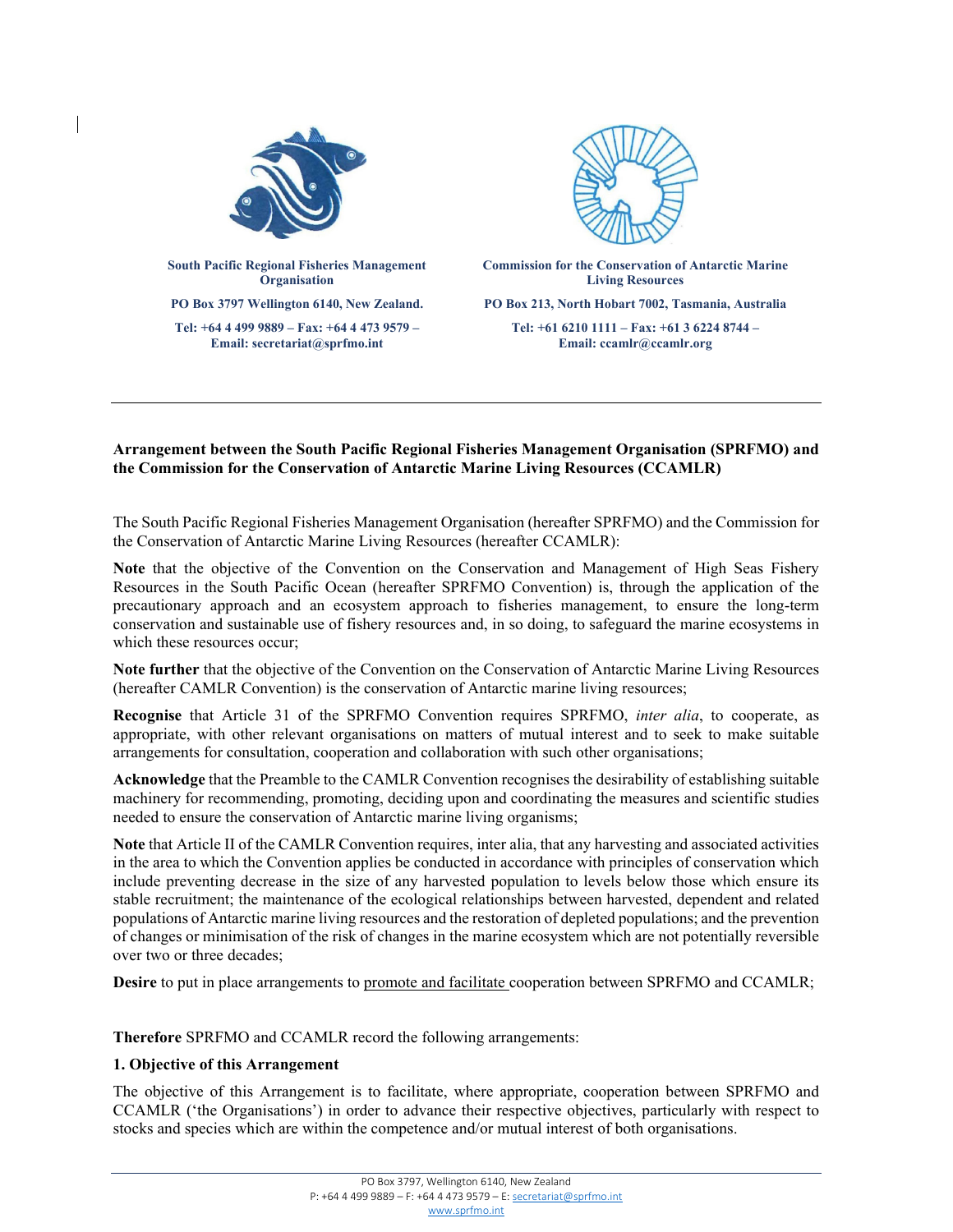#### **2. Areas of cooperation**

The Organisations will establish and maintain consultation and cooperation in respect of matters of common interest to both organisations. In particular the Organisations will:

- i. exchange meeting reports, information, documents and publications regarding matters of mutual interest, consistent with the information sharing policies of each Organisation;
- ii. exchange data and scientific information in support of the work and objectives of both Organisations, consistent with the information sharing policies of each Organisation including, but not limited to, information on:
	- a) vessels authorised to fish in accordance with conservation and management measures adopted under the SPRFMO Convention and conservation measures adopted under the CAMLR Convention;
	- b) vessels suspected of illegal, unreported and unregulated (IUU) fishing activity and the IUU Vessel Lists established by each Organisation;
	- c) catch, bycatch and vessel information and/or data consistent with data use, access and confidentiality rules of each Organisation;
- iii. cooperate to harmonise approaches in areas of mutual interest and concern, including, but not limited to:
	- a) target species and bycatch of non-target, associated and dependent species (ecologically related species);
	- b) monitoring, control and surveillance policies and systems, including with respect to Vessel Monitoring Systems;
- iv. where appropriate, collaborate on analyses and research efforts relating to species of mutual interest;
- v. consider methods of recognising and supporting conservation and management measures adopted under the SPRFMO Convention and conservation measures adopted under the CAMLR Convention; and
- vi. consistent with each Organisation's rules of procedure, grant permanent reciprocal observer status to representatives of the respective Organisations in relevant meetings of each Organisation.

# **3. Consultative process**

To facilitate effective development, implementation and enhancement of cooperation, the Organisations may establish a consultative process between the two respective Secretariats that includes, telephone, email and similar means of communications. The consultative process may also proceed in the margins of meetings at which both Organisations' Secretariats are represented by appropriate staff.

# **4. Modification**

This Arrangement may be modified at any time by the mutual written consent of both Organisations.

# **5. Legal status**

This Arrangement does not create legally binding rights or obligations.

This Arrangement does not alter the obligations of members of either Organisation to comply with conservation and management measures adopted under the SPRFMO Convention and conservation measures adopted under the CAMLR Convention.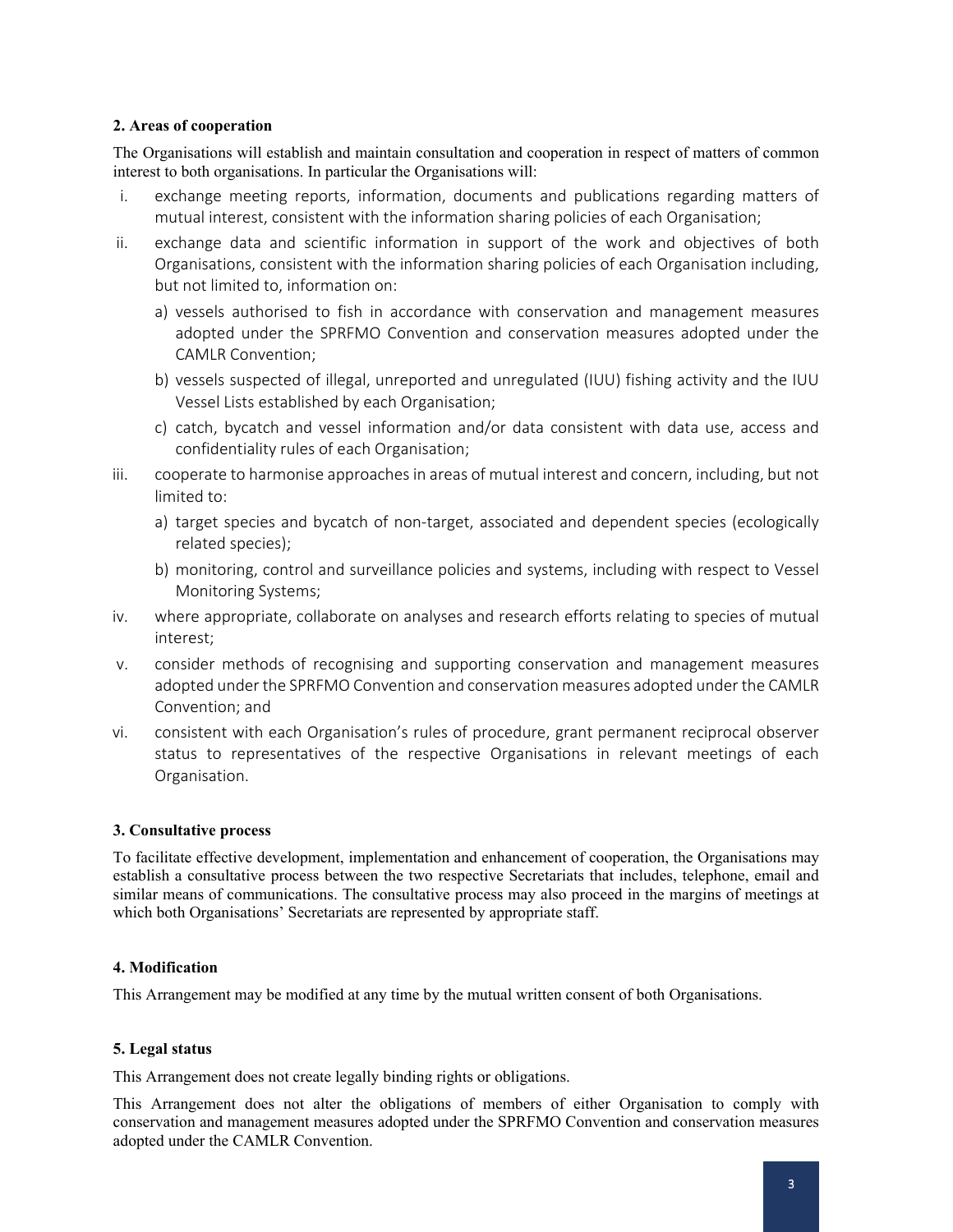#### **6. Others**

This Arrangement will commence on the date of the second signature.

Either Organisation may terminate this Arrangement by giving six months' prior written notice to the other Organisation.

This Arrangement will operate for three (3) years. Before the end of the three year period, the Organisations will separately review the operation of this Arrangement to decide whether it should be renewed.

### **7. Signatures**

| Luis Molledo (European Union) | Dr. Jakob Grant (Sweden) |
|-------------------------------|--------------------------|
| Chair SPRFMO                  | Chair CCAMLR             |
|                               |                          |
|                               |                          |